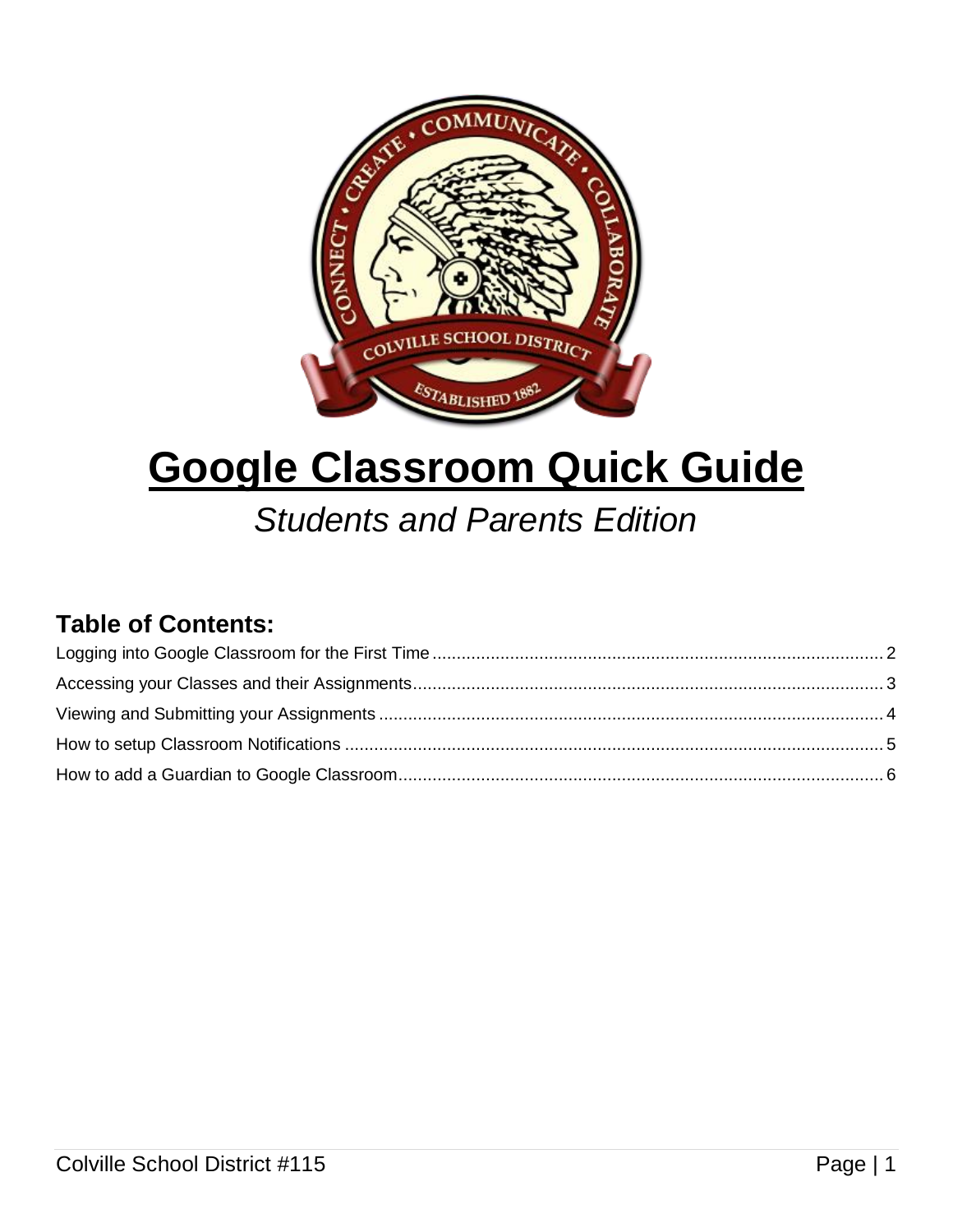### **Logging into Google Classroom for the First Time**

- <span id="page-1-0"></span> (1a) Go to [classroom.google.com.](https://classroom.google.com/) You should see a screen like the one here. Click "Go to Classroom."
- (1b) If you are using a school Chromebook, Click on the "Classroom" Icon on the bottom of the screen.

|                              | 4 <sub>b</sub> |
|------------------------------|----------------|
| GO)                          |                |
| Google                       |                |
| Sign in                      | $\mathbf{G}$   |
| with your Google Account     |                |
|                              | а              |
| 3                            |                |
| <b>Email or phone</b>        | $\mathbf{G}$   |
| Jane.doe@students.colsd.org  |                |
| <b>Forgot email?</b>         | C              |
| Learn more<br>$\overline{2}$ |                |
| <b>Create account</b>        | <b>Next</b>    |

 (4) If this is your first time in Google Classsroom, you will see a "Pick your role" dialog, click "I'm a Student". *\*NOTE: You cannot change this setting later\**



| Google |                                 |                              |
|--------|---------------------------------|------------------------------|
|        | For Education K12 Solutions ▼ – | <br>$\overline{\phantom{a}}$ |
|        |                                 |                              |
|        |                                 |                              |
|        | <b>1a</b>                       |                              |
|        | <b>Go to Classroom</b>          |                              |
|        |                                 |                              |
|        |                                 |                              |
|        |                                 |                              |

 (2) Enter your school email address and click Next". Student email addresses are formatted as (first.last)@students.colsd.org.

 (3) Enter your school password and click Next" again.

 If there is a welcome message, review it, and click "Accept."



 (5) Click "Get Started" to complete your first login. Your current classes should now appear on your screen.

Colville School District #115 Page | 2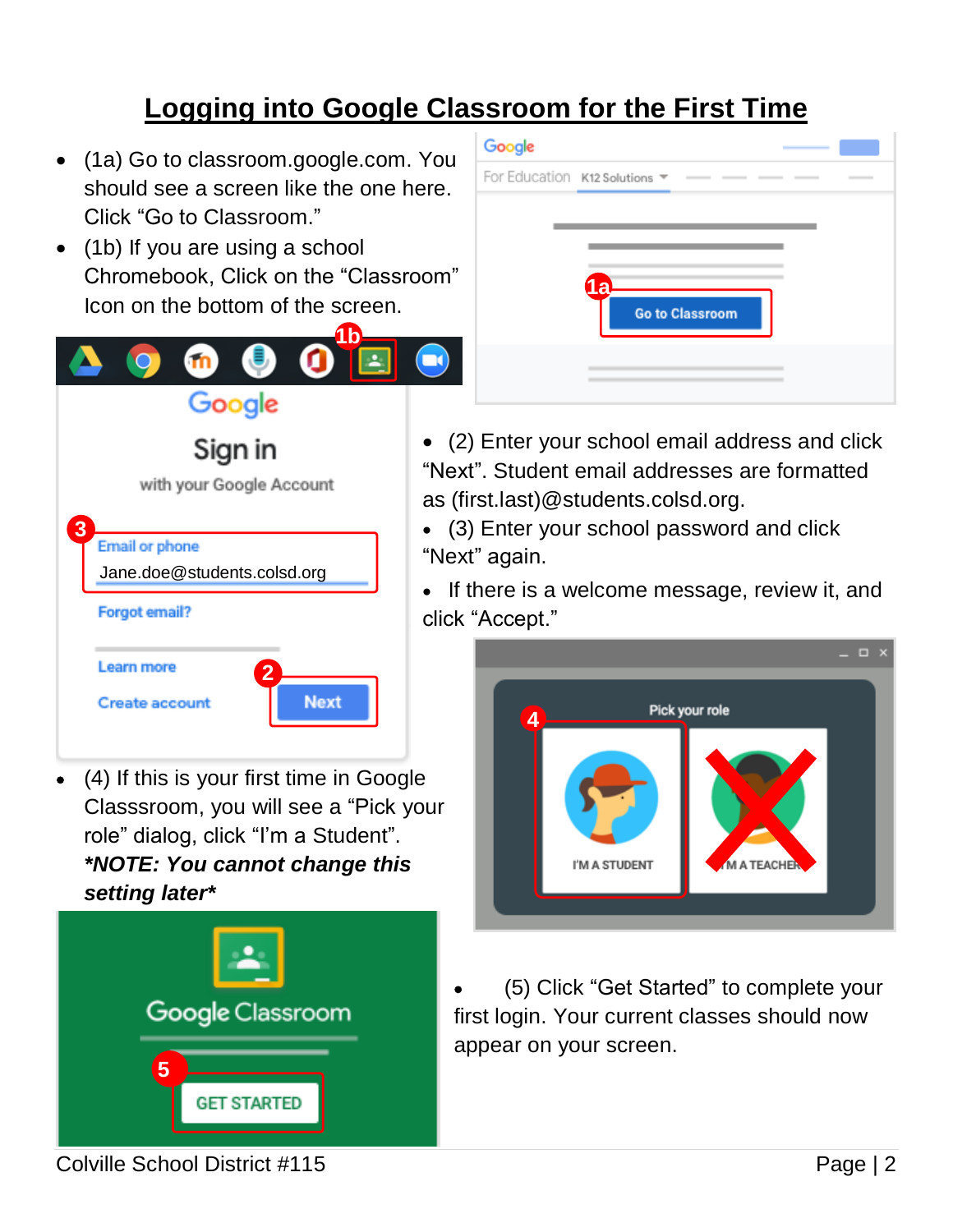#### **Accessing your Classes and their Assignments**

<span id="page-2-0"></span>

tab there should be a list of your assignments (5) and their due dates (6).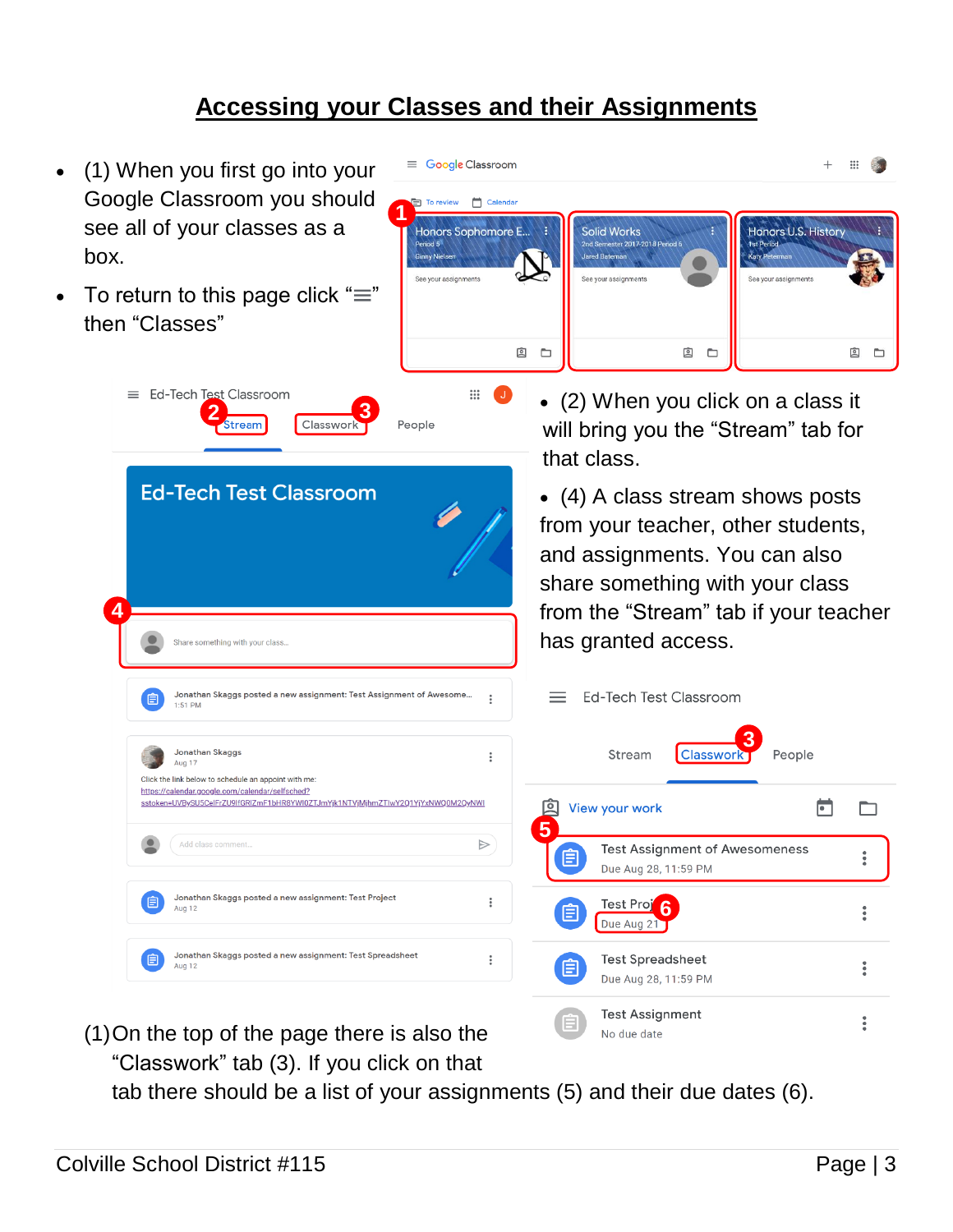#### <span id="page-3-0"></span>**Viewing and Submitting your Assignments**

 There is a way to view all of your assignments from each of your classes as a "To-do" list (1). To access the list, click on the "Menu" icon (2) then "To-do" (3) to access your "To-do" page (1).



| 1<br>2     | $To-do$<br>5<br>$\overline{4}$<br>6<br><b>Missing</b><br>Assigned<br>Done |                |                           |
|------------|---------------------------------------------------------------------------|----------------|---------------------------|
|            | No due date                                                               | 0              |                           |
| This week] | 8                                                                         | $\overline{2}$ |                           |
| Ë          | <b>Test Project</b><br><b>Ed-Tech Test Classroom</b>                      | 7              | <b>Friday</b><br>11:59 PM |
| Ë          | <b>Assignment of Stuff</b><br>9<br>Super Awesome Class of Stuff           |                | Friday<br>11:59 PM        |
| Next week  | 8                                                                         | 3              |                           |
| Later      |                                                                           | U              |                           |

- From the "To-do" page you can see your current assignments (4) if you have any missing assignments (5) and your already completed assignments (6).
- From your "To-do" list, you can see when assignments are due (7), which week they are due (8) and the class an assignment is from (9).

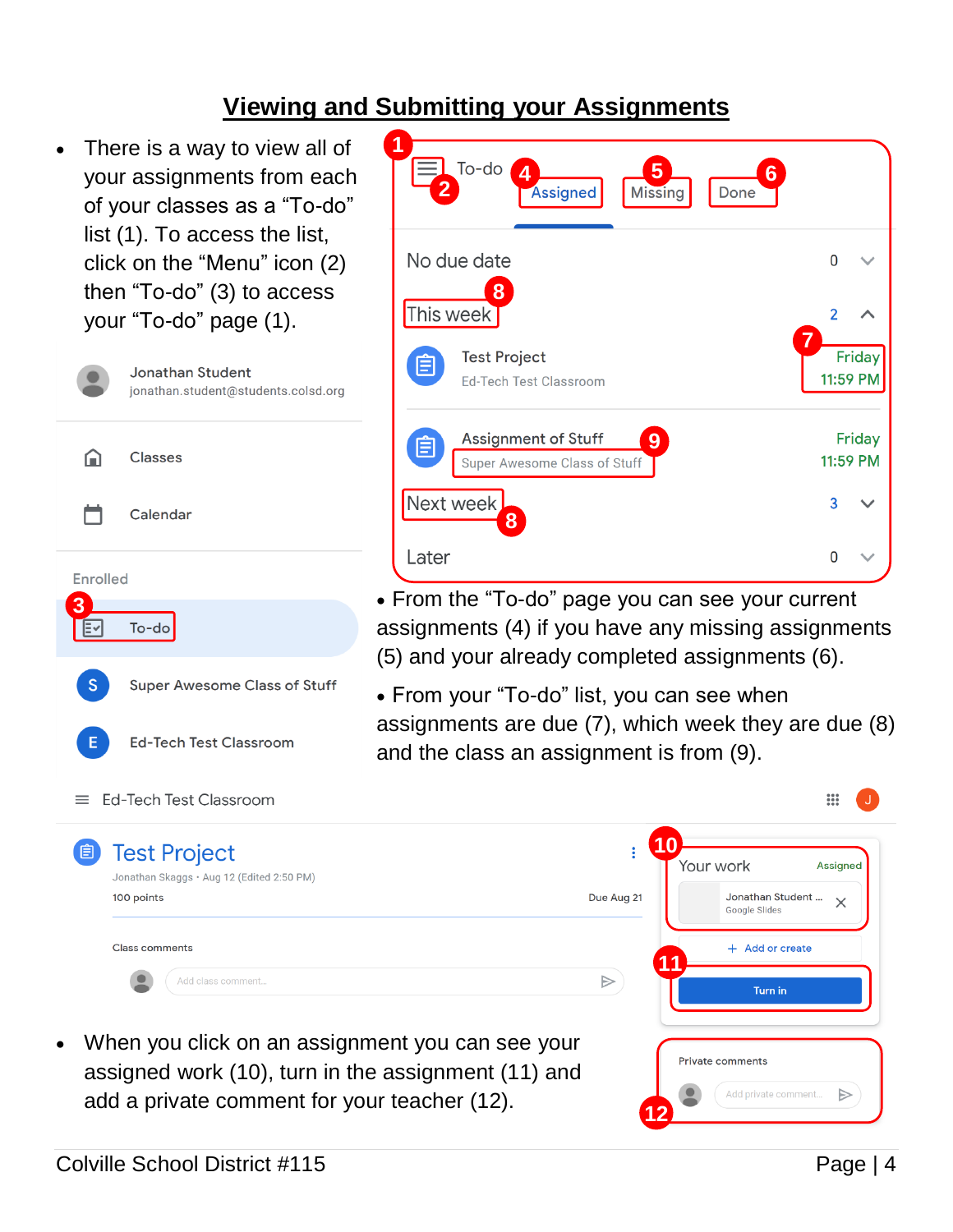#### <span id="page-4-0"></span>**How to setup Classroom Notifications** (1) Go to settings: Click " $\equiv$ " then "Settings"  $\Omega$ Classes

| Settings<br>≡                                             | $\ddot{}$                                           |
|-----------------------------------------------------------|-----------------------------------------------------|
|                                                           | Calendar                                            |
| <b>Notifications</b>                                      |                                                     |
| Email                                                     | Enrolled                                            |
| <b>Receive email notifications</b>                        | ΕΜ<br>To-do                                         |
| Comments                                                  | <sub>S</sub><br><b>Super Awesome Class of Stuff</b> |
| <b>Comments on your posts</b>                             |                                                     |
| Comments that mention you                                 | <b>Ed-Tech Test Classroom</b><br>Ε                  |
| Private comments on work                                  |                                                     |
| Classes you're enrolled in                                | 冋<br><b>Archived classes</b>                        |
| Work and other posts from teachers                        |                                                     |
| Returned work and grades from your teachers               | <b>Settings</b>                                     |
| Invitations to join classes as a student                  |                                                     |
| Due-date reminders for your work                          |                                                     |
| <b>Class notifications</b>                                | (2) Click on the "toggle"<br>icons to turn on the   |
| Turn email and mobile notifications on or off for a class | $\curvearrowright$                                  |
| <b>S</b><br>Super Awesome Class of Stuff                  | notifications you will receive.                     |
| <b>Ed-Tech Test Classroom</b>                             |                                                     |
|                                                           |                                                     |